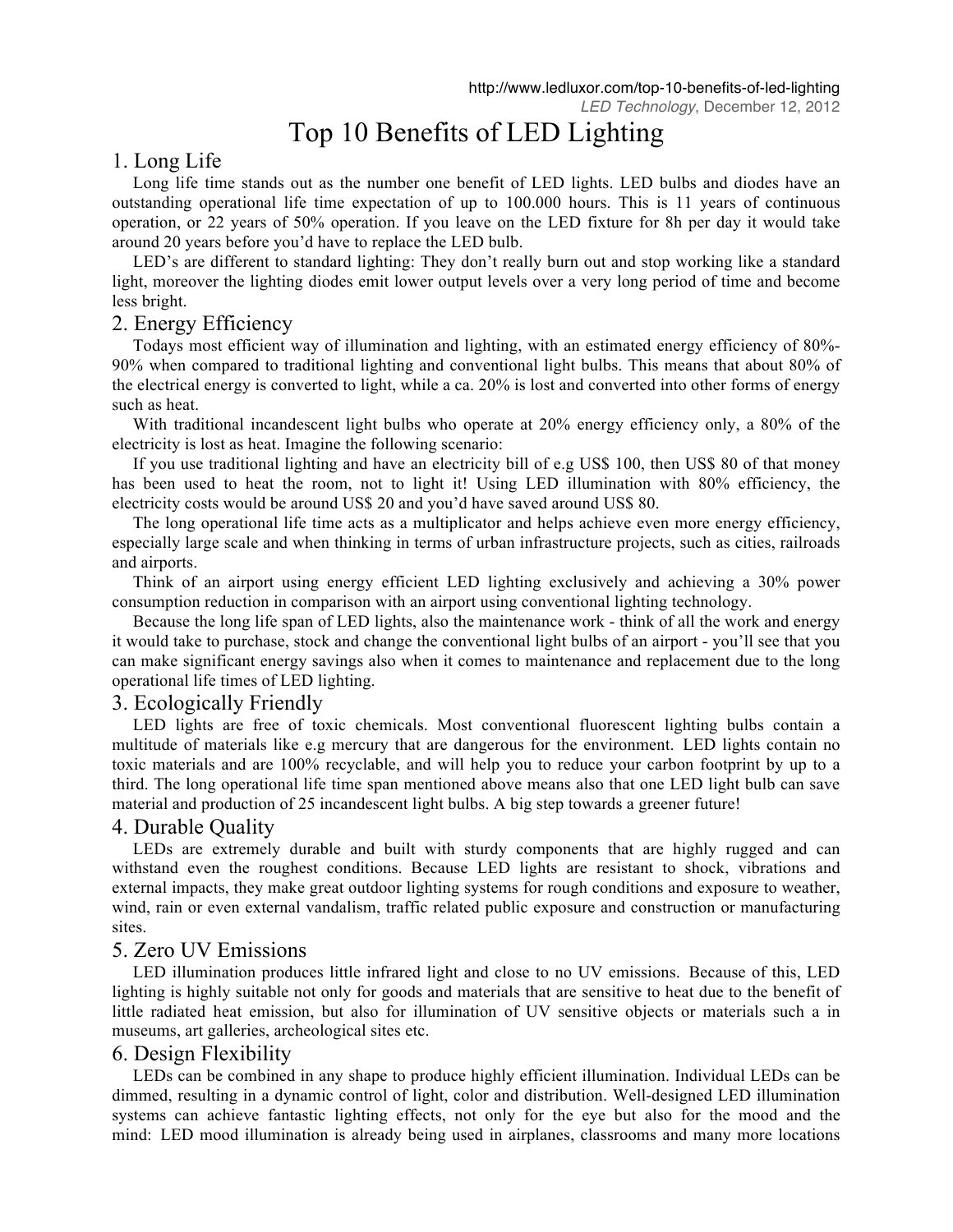and we can expect to see a lot more LED mood illumination in our daily lives within the next few years.

# 7. Operational in Extremely Cold or Hot Temperatures

LED are ideal for operation under cold and low outdoor temperature settings. For fluorescent lamps, low temperatures may affect operation and present a challenge, but LED illumination operates well also in cold settings, such as for outdoor winter settings, freezer rooms etc.

#### 8. Light Dispersement

LED is designed to focus its light and can be directed to a specific location without the use of an external reflector, achieving a higher application efficiency than conventional lighting. Well-designed LED illumination systems are able to deliver light more efficiently to the desired location.

# 9. Instant Lighting & Frequent Switching

LED lights brighten up immediately and when powered on, which has great advantages for infrastructure projects such as e.g traffic and signal lights. Also, LED lights can switched off and on frequently and without affecting the LED's lifetime or light emission. In contrast, traditional lighting may take several seconds to reach full brightness, and frequent on/off switching does drastically reduce operational life expectancy.

#### 10. Low-Voltage

A low-voltage power supply is sufficient for LED illumination. This makes it easy to use LED lighting also in outdoor settings, by connecting an external solar-energy source and is a big advantage when it comes to using LED technology in remote or rural areas.

> http://www.luminanz.co.uk/tech\_disadvantages.php 2011 Luminanz Ltd

# Disadvantages of using LEDs

# **High price:**

LEDs are currently more expensive, price per lumen, on an initial capital cost basis, than most conventional lighting technologies. However, when considering the total cost of ownership (including energy and maintenance costs), LEDs far surpass incandescent or halogen sources and begin to threaten compact fluorescent lamps.

## **Temperature dependence:**

LED performance largely depends on the ambient temperature of the operating environment. Overdriving the LED in high ambient temperatures may result in overheating of the LED package, eventually leading to device failure. Adequate heat-sinking is required to maintain long life. This is especially important when considering automotive, medical and military applications, where the device must operate over a large range of temperatures, and is required to have a low failure rate.

# **Light quality:**

Most cool-white LEDs have spectra that differ significantly from a black body radiator like the sun or an incandescent light. The spike at 460 nm and dip at 500 nm can cause the colour of objects to be perceived differently under cool-white LED illumination than sunlight or incandescent sources, due to metamerism; red surfaces being rendered particularly badly by typical phosphor based cool-white LEDs. However, the colour-rendering properties of common fluorescent lamps are often inferior to what is now available in state-of-art white LEDs.

# **Blue pollution:**

Because cool-white LEDs (i.e. LEDs with high colour temperature) emit much more blue light than conventional outdoor light sources such as high-pressure sodium lamps, the strong wavelength dependence of Rayleigh scattering means that cool-white LEDs can cause more light pollution than other light sources. It is therefore very important that cool-white LEDs are fully shielded when used outdoors. Compared to low-pressure sodium lamps, which emit at 589.3 nm, the 460 nm emission spike of coolwhite and blue LEDs is scattered about 2.7 times more by the Earth's atmosphere. Cool-white LEDs should not be used for outdoor lighting near astronomical observatories.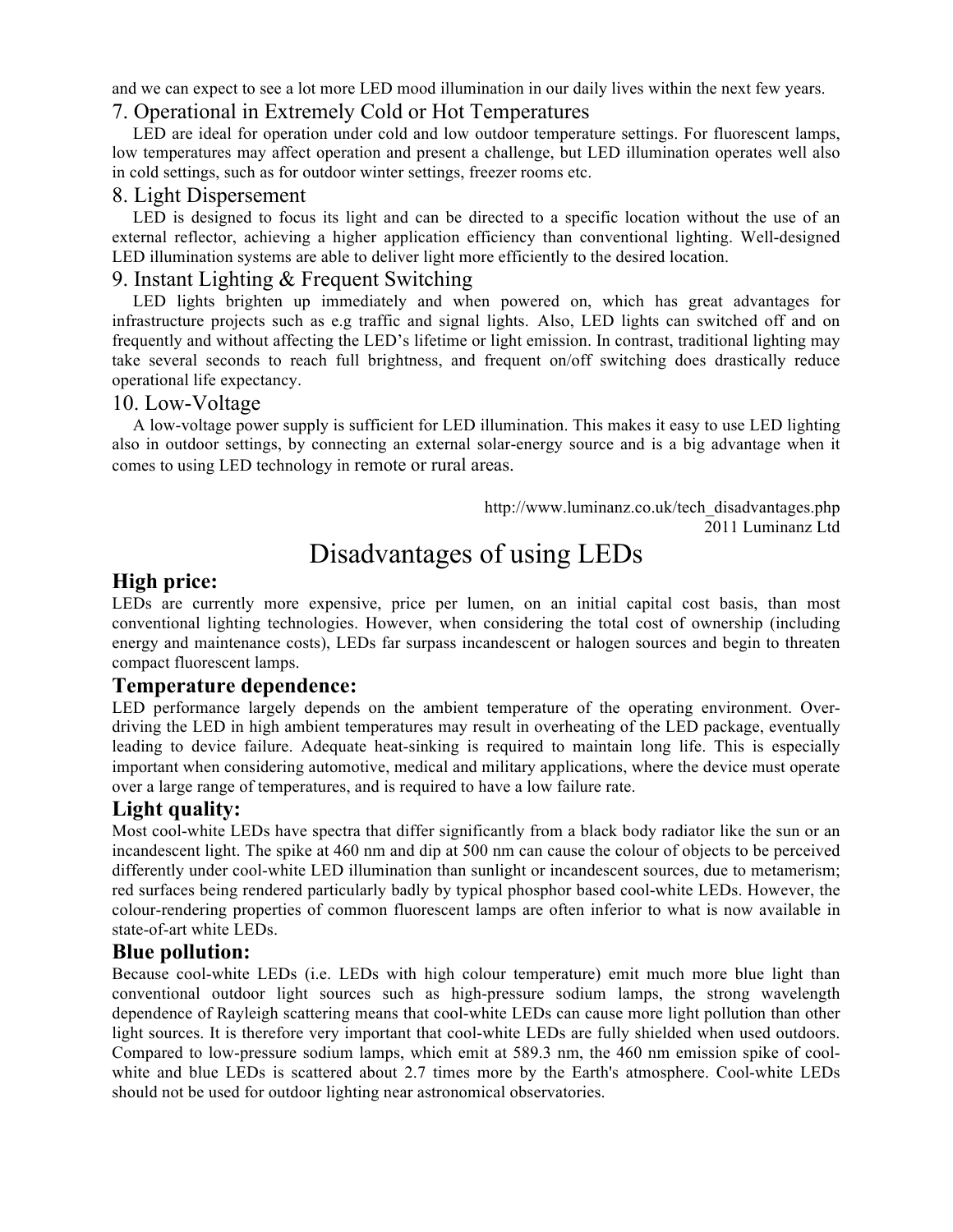# 15 Benefits of LED Lighting

DID you know that a normal incandescent light bulb is actually a heater with the byproduct of light? Over 90% of its energy is turned into heat making it an outrageously inefficient, not to mention hot, light source. Fluorescents contain mercury. Fluorescents are prone to breaking, and when a bulb breaks, that neurotoxic element can taint your home or office.

For years, LEDs were high cost alternatives to the fluorescent bulb, a compact fluorescent, with several other problems such as bad colors, harsh light and poor dimming abilities. But in the last year the price of LED lights has dropped significantly, the colors have been modified, and they are more flexible than ever. Let's look at the 15 benefits of LED lighting.

# 1. Long Lifetime

Long lifetime stands out as the number one benefit of LED lights. LED bulbs and diodes have an outstanding operational lifetime expectation of up to 11 years of continuous operation, or 22 years at 50% operation. If you leave a LED fixture on for 8 hours per day it would take around 20 years before you'd have to replace the LED bulb. Lighting diodes emit lower output levels over a very long period of time and become less bright, while LEDs maintain their original brightness throughout their lifespan.

# 2. Efficiency

LEDs consume far less power than fluorescent tubes. Simply put, LEDs use less electricity, with an estimated energy efficiency of 80%-90% when compared to traditional lighting and conventional light bulbs. This means that about 80% of the electrical energy is converted to light, while 20% is lost and converted into heat. Because of the long lifespan of LED lights, the maintenance work is significantly less, meaning you'll see big energy savings.

# 3. Eco-friendly

LED lights contain no toxic materials and are 100% recyclable; they'll help you reduce your carbon footprint. One LED light bulb can save material and production of 25 incandescent light bulbs.

## 4. Durability

Because LEDs are not made of glass and are hollow inside, they are far less fragile than both fluorescent and incandescent bulbs. This makes them much more durable, less likely to be inoperable due to being dropped, and can withstand harsh conditions. Because LED lights are resistant to shock, vibrations and external impacts, they make great outdoor lighting systems for exposure to weather, wind, rain or even external vandalism, traffic related public exposure and construction or manufacturing sites. For freezer rooms and iceboxes, they are the perfect bulbs.

## 5. No Heat

That's right; no heat. Unlike incandescent and fluorescent bulbs, LEDs are easy to the touch even after they are on for hours so they carry less risk of causing an accidental fire or burn. Also consider the cost it takes to cool the air that other bulbs heat up. A single 100w light bulb costs about \$1.13/month just to cool the heat it produces.

## 6. No Emissions

LED illumination produces little infrared light and close to no UV emissions. Because of this, LED lighting is highly suitable not only for goods and materials that are sensitive to heat, but also for illumination of UV sensitive objects or materials from artwork in museums to plastics in a kitchen.

## 7. "Dimmability"

LEDs can be dimmed, resulting in a dynamic control of light, color, flexibility and distribution. Welldesigned LED illumination systems can achieve fantastic lighting effects, not only for the eye but also for the mood. LED mood illumination is already being used in airplanes, classrooms and many more locations and we can expect to see a lot more LED mood illumination in our daily lives within the next few years, in homes, offices, hotels, restaurants, etc. Stores with LED lighting sell 30% more merchandise!

## 8. Light Disbursement

LED is designed to focus its light and can be directed to a specific location without the use of an